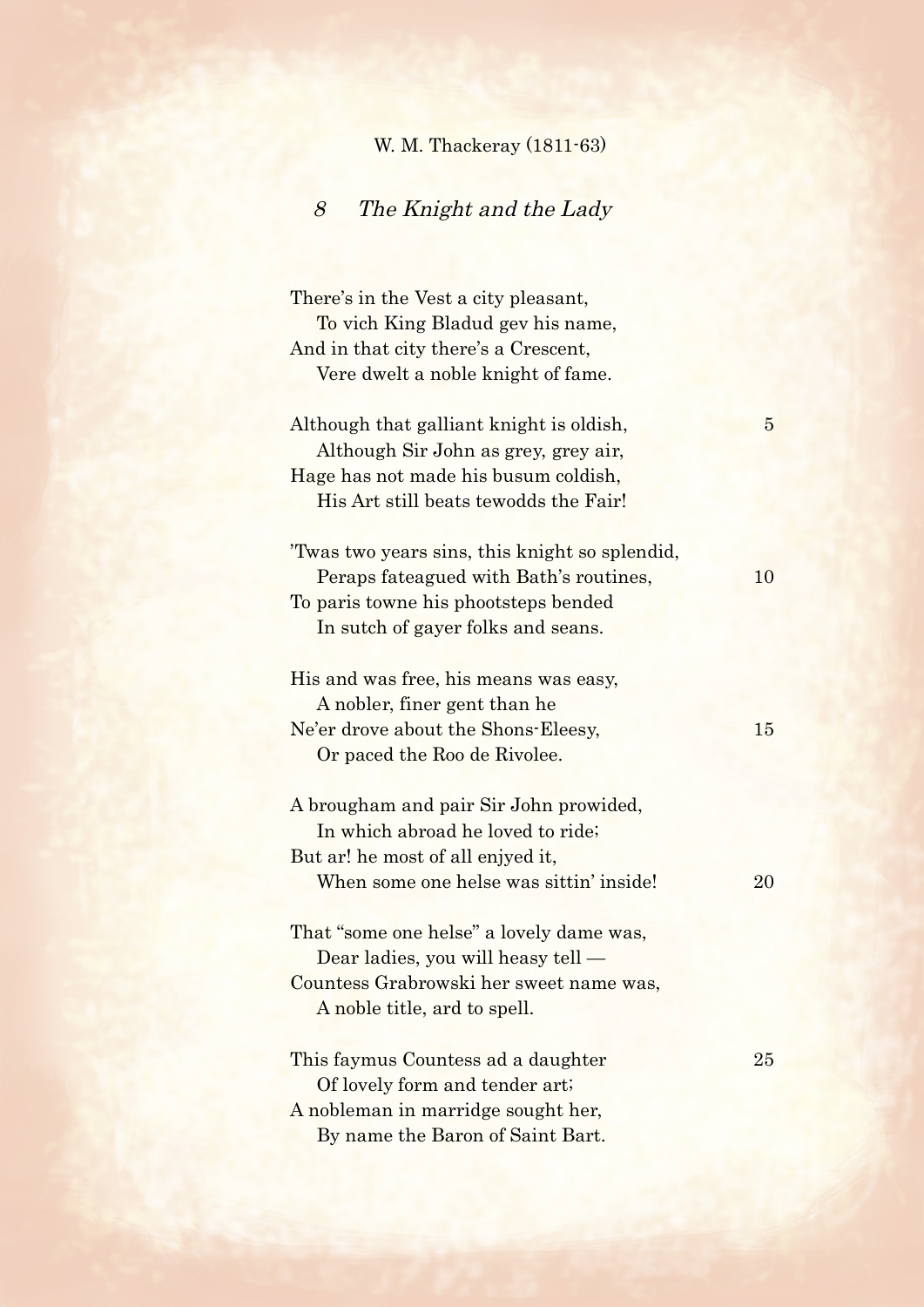| Their pashn touched the noble Sir John,<br>It was so pewer and profound;<br>Lady Grabrowski he did urge on,<br>With Hyming's wreeth their loves to crownd.              | 30     |
|-------------------------------------------------------------------------------------------------------------------------------------------------------------------------|--------|
| "O, come to Bath, to Lansdowne Crescent,"<br>Says kind Sir John, "and live with me;<br>The living there's uncommon pleasant —<br>I'm sure you'll find the hair agree.   | 35     |
| "O, come to Bath, my fair Grabrowski,<br>And bring your charming girl," sezee;<br>"The Barring here shall have the ouse-key,<br>Vith breakfast, dinner, lunch, and tea. | 40     |
| "And when they've passed an appy winter,<br>Their opes and loves no more we'll bar;<br>The marridge vow they'll enter inter,<br>And I at church will be their Par."     |        |
| To Bath they went to Lansdowne Crescent,<br>Where good Sir John he did provide<br>No end of teas, and balls incessant,<br>And hosses both to drive and ride.            | 45     |
| He was so Ospitably busy,<br>When Miss was late, he'd make so bold<br>Upstairs to call out, "Missy, Missy,<br>Come down, the coffy's getting cold!"                     | $50\,$ |
| But O! 'tis sadd to think such bounties<br>Should meet with such return as this;<br>O, Barring of Saint Bart, O, Countess<br>Grabrowski, and O, cruel Miss!             | 55     |
| He married you at Bath's fair Habby,<br>Saint Bart he treated like a son —<br>And wasn't it uncommon shabby<br>To do what you have went and done!                       | 60     |

My trembling And amost refewses